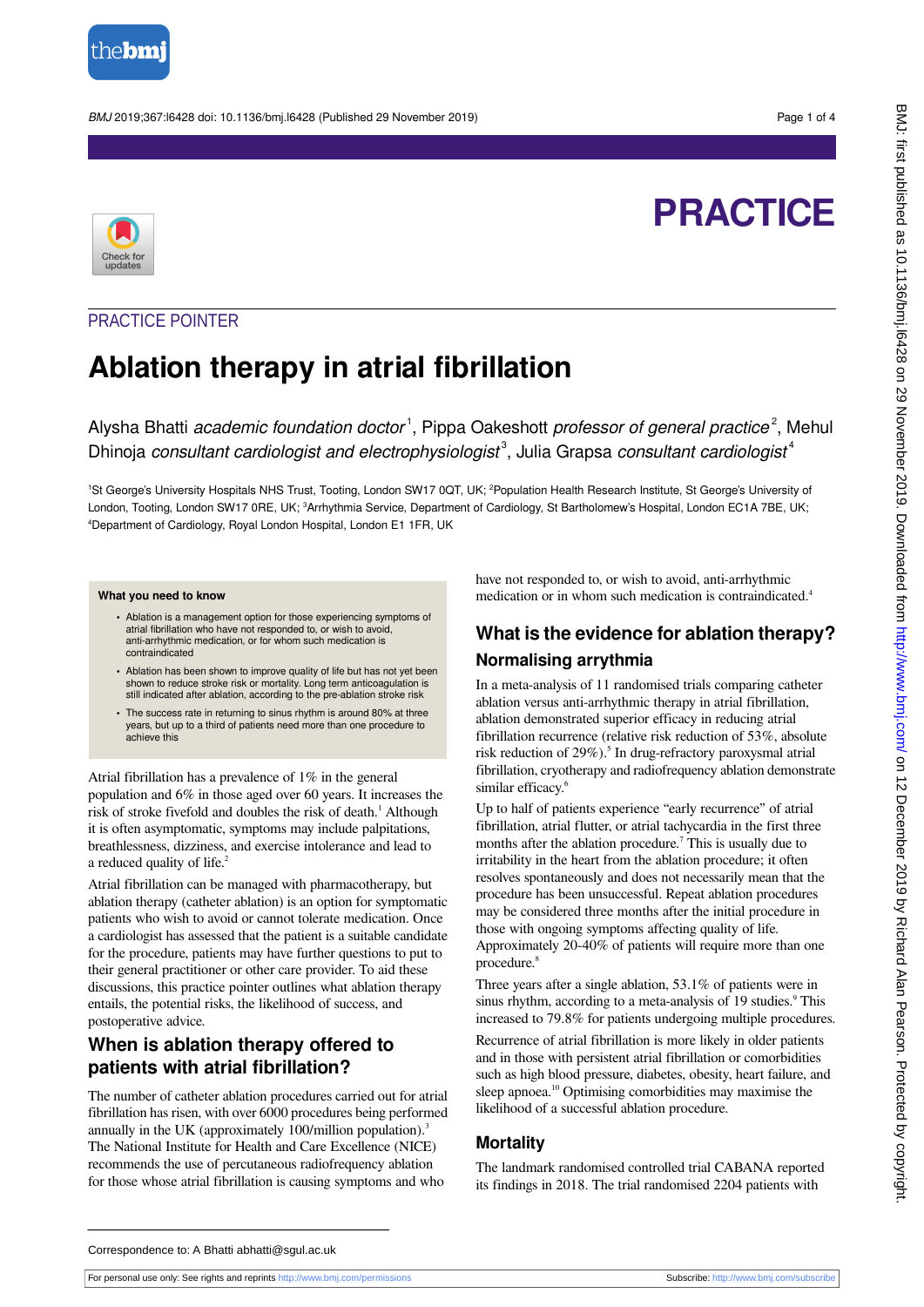symptomatic atrial fibrillation to ablation or medical therapy. After a mean follow up of 48 months, ablation failed to reduce the primary composite endpoint of mortality, disabling stroke, major bleeding, and cardiac arrest (8.0% *v* 9.2%; P=0.30). The secondary endpoint of mortality wasn't significantly different (5.2% *v* 6.1%; P=0.38), but the composite endpoint of death or cardiovascular hospitalisation was lower with ablation (51.7% *v* 58.1%; P=0.001).<sup>11</sup> Overall, the study did confirm that atrial fibrillation ablation has a good safety profile and, by reducing hospitalisations, may have financial benefits that are particularly welcome in the current NHS climate.

Atrial fibrillation in patients with heart failure is associated with higher morbidity and mortality.<sup>1213</sup> The CASTLE-AF trial found the risk of death or hospitalisation for worsening heart failure was lower in patients with symptomatic atrial fibrillation and heart failure who were randomised to catheter ablation compared with those randomised to medical therapy (28.5% *v* 44.6%;  $P=0.007$ ).<sup>14</sup>

#### **Quality of life**

The CABANA trial also reported a clinically relevant improvement in quality of life at 12 months' follow-up in patients with symptomatic atrial fibrillation.<sup>15</sup> These findings support the results of previous smaller scale trials.<sup>16 17</sup>

### **What does ablation therapy entail?**

Atrial fibrillation is due to aberrant electrical activity at the junction between the pulmonary veins and the left atrium. Ablation therapy aims to isolate and destroy these foci of aberrant electrical activity to help restore and maintain sinus rhythm. The procedure is described in the infographic. Ablation is achieved through either heating (radiofrequency ablation) or freezing (cryoablation) the heart tissue.

### **What are the risks of the procedure?**

Common side effects include bruising around the groin, where tubes have been inserted, or chest pain during the procedure, which may last intermittently for a week.

The risks of serious complications are less than one in 50 (1.6%), and these risks are reducing as techniques improve.<sup>7</sup> Serious complications include:

- **•**Cardiac tamponade (1 in 100)
- **•**Stroke (1 in 100)
- **•**Pulmonary vein stenosis (<1 in 100)
- Nerve damage (<1 in 100)
- Atrio-oesophageal fistula (<1 in 1000)
- Death (<1 in 1000).

Cardiac tamponade may result if the heart muscle is perforated during the procedure, causing blood to accumulate around the heart and compromise its pumping action. It needs urgent treatment by inserting a pericardial drain.

Pulmonary vein stenosis—proximity of ablation targets to the pulmonary veins cause their narrowing or complete blockage—may lead to breathlessness or haemoptysis. The vessels may be reopened by angioplasty.

An atrio-oesophageal fistula may develop if an abnormal connection is created between the left atrium and the oesophagus during the ablation procedure. Onset of symptoms may be insidious, resulting in fevers, collapse, and vomiting blood. It is difficult to treat and may necessitate major thoracic surgery.

### **Do patients need to take medication after ablation therapy?**

#### **Thromboembolism prophylaxis**

As catheter ablation creates a prothrombotic state, guidelines recommend anticoagulation with either warfarin or a direct oral anticoagulant for all patients for at least four weeks before the procedure and two months after the procedure.<sup>7</sup> There is currently no randomised trial evidence showing that successful ablation reduces the risk of embolic stroke, with one study reporting a 60% greater risk of stroke or transient ischaemic attack in those with resolved atrial fibrillation compared with people with no history of atrial fibrillation.<sup>18</sup> The exact reason for this is unclear, but may be related to the recurrence of subclinical atrial fibrillation episodes, which are harder to detect.<sup>19</sup> Therefore, even if sinus rhythm is maintained, patients are advised to continue anticoagulation based on the pre-ablation  $CHA<sub>2</sub>DS<sub>2</sub>-VASC score for a trial fibrillation stroke risk.<sup>7</sup>$ 

#### **Other medications**

A proton pump inhibitor (such as lansoprazole) is commonly prescribed for one month after the ablation procedure to minimise oesophageal inflammation and reduce the risk of an atrio-oesophageal fistula, a rare but potentially fatal complication. This recommendation is based on case reports and expert opinion.<sup>20</sup>

Anti-arrhythmic medication (such as flecainide) in combination with atrioventricular nodal blocking drugs (such as β blockers, calcium channel blockers, or digoxin) are prescribed for six weeks after ablation. These minimise irritability of the heart, thereby reducing arrhythmia recurrence and arrhythmia-related hospitalisation in the early postoperative period.<sup>21</sup> However, the effects of anti-arrhythmic medications on long term outcomes is currently unclear.<sup>7</sup>

### **Monitoring and follow-up**

Patients should be followed up by a cardiologist a minimum of three months after the procedure and then be seen by a healthcare professional such as a general practitioner, cardiologist, or electrophysiologist on an annual basis thereafter.<sup>7</sup> These annual reviews serve to monitor the heart rhythm and stroke risk as well as to allow ongoing management of associated risk factors and comorbidities.

In recent years, a plethora of new technologies have emerged that detect and monitor arrythmias on ambulatory electrocardiographic recording devices such as smartphones or wristwatches. The potential of such devices to reduce the incidence of delayed diagnosis of atrial fibrillation, and the associated morbidity and mortality, is currently being explored.

#### **Education into practice**

- **•** What outcomes are important for your patients, when they are considering ablation therapy for atrial fibrillation?
- **•** For patients undergoing ablation therapy, have you discussed the likelihood of success and the risks associated with the procedure?
- **•** For patients who have had an ablation, do you review their symptoms, heart rhythm, medications, and stroke risk annually?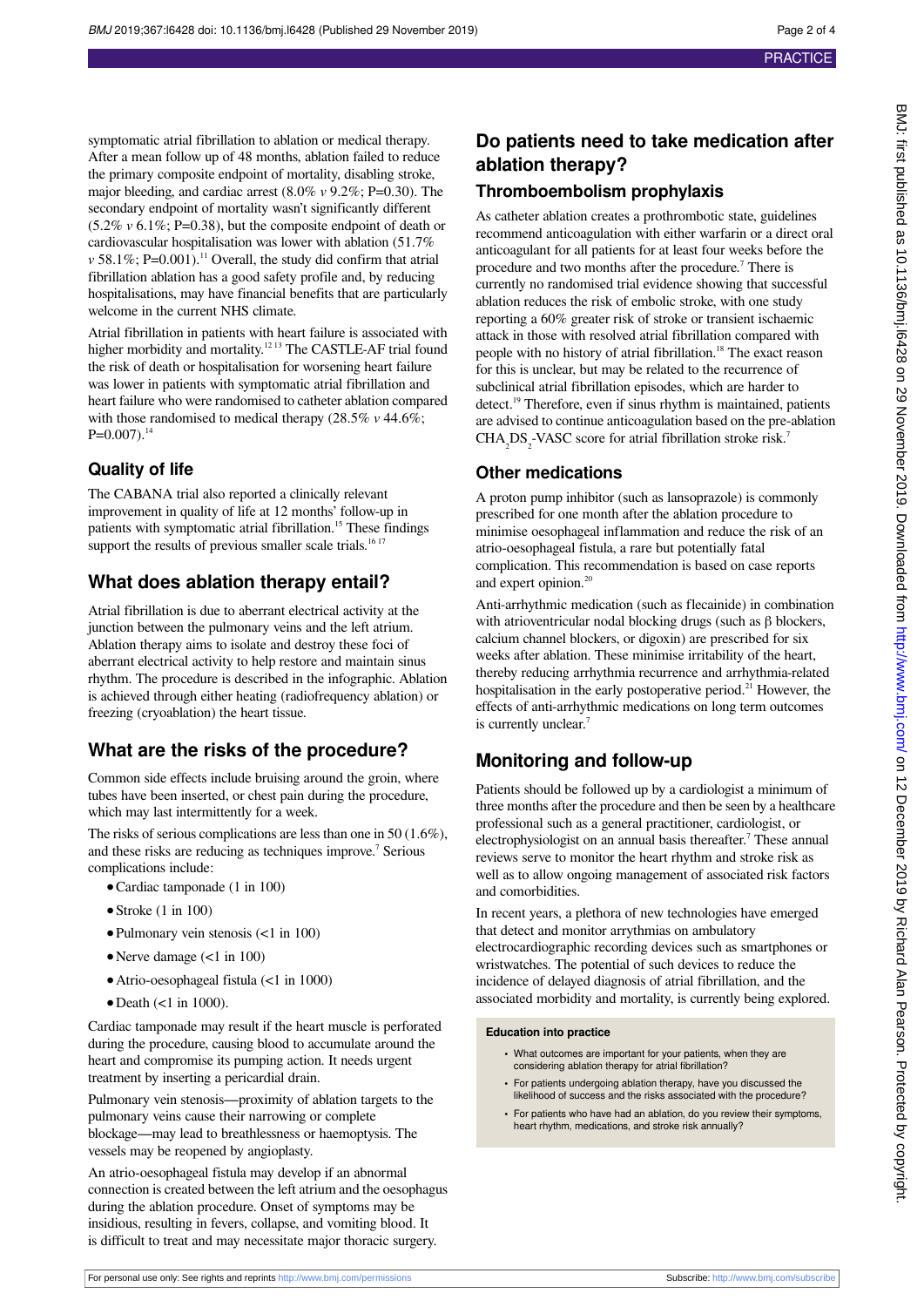#### **Questions for further research**

- **•** In patients with a high stroke risk profile and recent onset of atrial fibrillation, does early rhythm control therapy reduce cardiovascular complications?
- **•** Are short term corticosteroids an effective and safe option in the prevention of post-ablation recurrence of atrial fibrillation?
- **•** What is the role of newer technologies in earlier detection of atrial fibrillation and what impact do they have on stroke rates and mortality?

#### **Information resources for patients**

- **•** Arrythmia Alliance. Information and advice. (Free resource, no registration required): <http://www.arrhythmiaalliance.org.uk/>
- **•** British Heart Foundation. (Free resource, no registration required): https: //www.bhf.org.uk/
- **•** Atrial Fibrillation Association. (Free resource, no registration required): <http://www.heartrhythmalliance.org/afa/uk/>
- **•** Patient. Information on atrial fibrillation. (Free resource, no registration required): https://patient.info/health/atrial-fibrillation-leaflet

#### **How this article was made**

The idea came from a focus group with 12 general practitioners, who suggested that they needed more information to support patients undergoing ablation therapy. We searched PubMed and the Cochrane Library (using terms "atrial fibrillation" and "catheter ablation") for evidence on catheter ablation in atrial fibrillation and identified any additional relevant articles through reference lists. We reviewed recommendations from guidelines published by the National Institute for Health and Care Excellence, European Heart Rhythm Association and European Cardiac Arrhythmia Society. Expert co-author opinion in electrophysiology formed a valuable contribution in detailing technical aspects of the ablation procedure.

#### **How patients were involved in the creation of this article**

This Practice Pointer has drawn on experience from a real patient journey which involved a fit and active man undergoing a diagnostic work-up for paroxysmal atrial fibrillation, eventually followed by treatment with ablation. The questions that arose during his patient journey are common to this group of patients and have been addressed in the article.

Contributors: All authors made substantial contributions to the writing, revision, and editing of the article. All authors accept accountability for all aspects of the article. AB is the guarantor.

Competing interests: We have read and understood the BMJ policy on declaration of interests and have no relevant interests to declare.

Provenance and peer review: Commissioned, based on an idea from the author; externally peer reviewed.

- 1 Chugh SS, Havmoeller R, Narayanan K, etal . Worldwide epidemiology of atrial fibrillation: a Global Burden of Disease 2010 Study. Circulation 2014;129:837-47. 10.1161/CIRCULATIONAHA.113.005119 24345399
- 2 Albert CM, Bhatt DL. Catheter ablation for atrial fibrillation: lessons learned from CABANA. JAMA 2019;321:1255-7. 10.1001/jama.2018.17478 30874732
- 3 Van Brabandt H, Neyt M, Devos C. Caution over use of catheter ablation for atrial fibrillation. BMJ 2013;347:f5277. 10.1136/bmj.f5277 24014443
- 4 National Institute for Health and Care Excellence. Percutaneous radiofrequency ablation for atrial fibrillation (interventional procedures guidance IPG168), 2006. https://www.nice. org.uk/guidance/ipg168.
- 5 Shi LZ, Heng R, Liu SM, Leng FY. Effect of catheter ablation versus antiarrhythmic drugs on atrial fibrillation: A meta-analysis of randomized controlled trials. Exp Ther Med 2015;10:816-22. 10.3892/etm.2015.2545 26622399
- 6 Kuck KH, Brugada J, Fürnkranz A, etal. FIRE AND ICE Investigators. Cryoballoon or radiofrequency ablation for paroxysmal atrial fibrillation. N Engl J Med 2016;374:2235-45. 10.1056/NEJMoa1602014 27042964
- 7 Calkins H, Hindricks G, Cappato R, etal . 2017 HRS/EHRA/ECAS/APHRS/SOLAECE expert consensus statement on catheter and surgical ablation of atrial fibrillation. Heart Rhythm 2017;14:e275-444. 10.1016/j.hrthm.2017.05.012 28506916
- 8 Darby AE. Recurrent atrial fibrillation after catheter ablation: considerations for repeat ablation and strategies to optimize success. J Atr Fibrillation 2016;9:1427.27909521
- 9 Ganesan AN, Shipp NJ, Brooks AG, etal . Long-term outcomes of catheter ablation of atrial fibrillation: a systematic review and meta-analysis. J Am Heart Assoc 2013;2:e004549. 10.1161/JAHA.112.004549 23537812
- 10 Kirchhof P, Lip GY, Van Gelder IC, etal . Comprehensive risk reduction in patients with atrial fibrillation: emerging diagnostic and therapeutic options--a report from the 3rd Atrial Fibrillation Competence NETwork/European Heart Rhythm Association consensus conference. Europace 2012;14:8-27. 10.1093/europace/eur241 21791573
- 11 Packer DL, Mark DB, Robb RA, etal. CABANA Investigators. Effect of catheter ablation vs antiarrhythmic drug therapy on mortality, stroke, bleeding, and cardiac arrest among patients with atrial fibrillation: the CABANA randomized clinical trial. JAMA .<br>2019;321:1261-74. 10.1001/jama.2019.0693 30874766
- 12 Dries DL, Exner DV, Gersh BJ, Domanski MJ, Waclawiw MA, Stevenson LW. Atrial fibrillation is associated with an increased risk for mortality and heart failure progression in patients with asymptomatic and symptomatic left ventricular systolic dysfunction: a retrospective analysis of the SOLVD trials. Studies of Left Ventricular Dysfunction. J Am Coll Cardiol 1998;32:695-703. 10.1016/S0735-1097(98)00297-6 9741514
- 13 Wang TJ, Larson MG, Levy D, etal . Temporal relations of atrial fibrillation and congestive heart failure and their joint influence on mortality: the Framingham Heart Study. Circulation 2003;107:2920-5. 10.1161/01.CIR.0000072767.89944.6E 12771006
- 14 Marrouche NF, Brachmann J, Andresen D, etal. CASTLE-AF Investigators. Catheter<br>ablation for atrial fibrillation with heart failure. N Engl J Med 2018;378:417-27. 10.1056/NEJMoa1707855 29385358
- 15 Mark DB, Anstrom KJ, Sheng S, etal. CABANA Investigators. Effect of catheter ablation vs medical therapy on quality of life among patients with atrial fibrillation: the CABANA randomized clinical trial. JAMA 2019;321:1275-85. 10.1001/jama.2019.0692 30874716
- 16 Cosedis Nielsen J, Johannessen A, Raatikainen P, etal . Radiofrequency ablation as initial therapy in paroxysmal atrial fibrillation. N Engl J Med 2012;367:1587-95. 10.1056/NEJMoa1113566 23094720
- 17 Wilber DJ, Pappone C, Neuzil P, etal. ThermoCool AF Trial Investigators. Comparison of antiarrhythmic drug therapy and radiofrequency catheter ablation in patients with paroxysmal atrial fibrillation: a randomized controlled trial. JAMA 2010;303:333-40. 10.1001/jama.2009.2029 20103757
- 18 Adderley NJ, Nirantharakumar K, Marshall T. Risk of stroke and transient ischaemic attack in patients with a diagnosis of resolved atrial fibrillation: retrospective cohort studies. BMJ 2018;361:k1717.29743285
- 19 Chao TF, Lin YJ, Chang SL, etal . Can oral anticoagulants be stopped safely after a successful atrial fibrillation ablation?J Thorac Dis 2015;7:172-7.25713733
- 20 Zellerhoff S, Lenze F, Eckardt L. Prophylactic proton pump inhibition after atrial fibrillation ablation: is there any evidence?Europace 2011;13:1219-21. 10.1093/europace/eur139 21561905
- 21 Roux JF, Zado E, Callans DJ, etal . Antiarrhythmics After Ablation of Atrial Fibrillation (5A Study). Circulation 2009;120:1036-40. 10.1161/CIRCULATIONAHA.108.839639 19738139

Published by the BMJ Publishing Group Limited. For permission to use (where not already granted under a licence) please go to [http://group.bmj.com/group/rights-licensing/](http://group.bmj.com/group/rights-licensing/permissions) [permissions](http://group.bmj.com/group/rights-licensing/permissions)